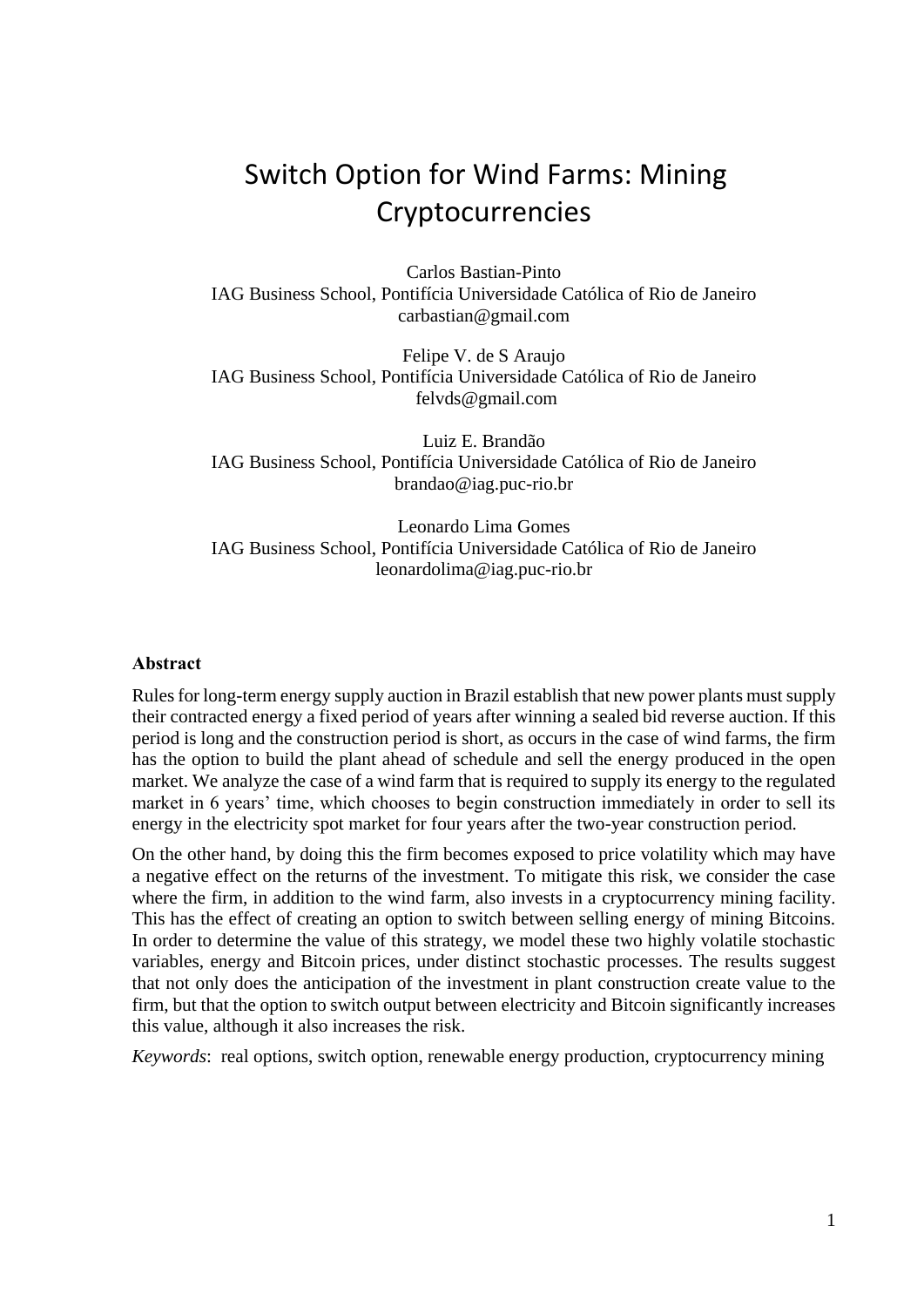## **1 Introduction**

The Brazilian Electricity Regulatory Agency (ANEEL) regulates the future supply of energy in the country by means of reverse energy supply auctions for different electricity generation sources. The auction determines the long term rate the firm will receive from the sale of energy. For energy supply planning purposes, and given that the power plant still needs to be constructed, the starting date for energy delivery is typically set a few years in the future. For example, in a A - 6 auction, the firm will have up to 6 years to build the plant after which it must supply the contracted amount of energy for the duration of the concession. The concession period varies depending on whether the energy source is hydraulic, thermal, or renewable (solar, wind or biomass).

Considering an A - 6 contract for a wind farm where the plant could be constructed in two years, the firm may choose chooses to anticipate the implementation of the site. If it does so, it will have up to 4 years in which to sell its energy production to a third party in the free, unregulated market. The construction of the site ahead of schedule is an option that if exercised, allows the firm to sell its energy output at the spot prices, which is Price for Settlement of Difference (PLD). This price is determined by Chamber of Electric Energy Commercialization (CCEE) on a weekly basis as a function of energy demand in the integrated national grid (SIN). On the other hand, electricity spot prices are highly volatile, and PLD could be so low at times that direct energy sales in the free market may not provide sufficient incentive to anticipate the construction of the plant.

In this paper we suggest that this problem can be mitigated if, in addition to anticipating construction of the wind farm, the firm also invests in an energy intensive cryptocurrency mining facility which would allow it to optimally choose between energy sales of bitcoin revenues depending on energy prices.

Cryptocurrency mining is an operation that requires specialized hardware which may or may not be suitable for other uses, and consumes electric energy as its main input (Tschorsch & Scheuermann, 2016). It represents a crucial part of the creation and maintenance of a digital coin, or cryptocurrency. A cryptocurrency is a token pertaining to a digital ledger that uses cryptography in association with consensus algorithms to create a secure layer for messaging and value transactions. The production and ownership of cryptocurrency is legal in Brazil for individuals and organizations alike, providing proper fiscal support.

This paper is organized as follows. In the next section we provide an analysis of wind energy generation in Brazil, of cryptocurrency mining, as well as a brief review of the Blockchain technology. The third section discusses the stochastic modeling of the price series of Bitcoin and of the PLD in Brazil. The fourth section presents the simulation model used to determine the value of the option to switch between cryptocurrency mining and selling electric energy in the open market and present some results. In the final section we conclude and discuss limitations and suggest improvements to this work.

# **2 Flexibility in the Energy sector in Brazil**

### 2.1 Regulated and non-regulated energy markets

Brazil's regulatory space is considered to be favorable to wind farm construction. The country has large wind power production capacity and due to the relatively short time required to build a wind farm compared to other sources of energy, these unit have been favored by the energy regulatory agencies.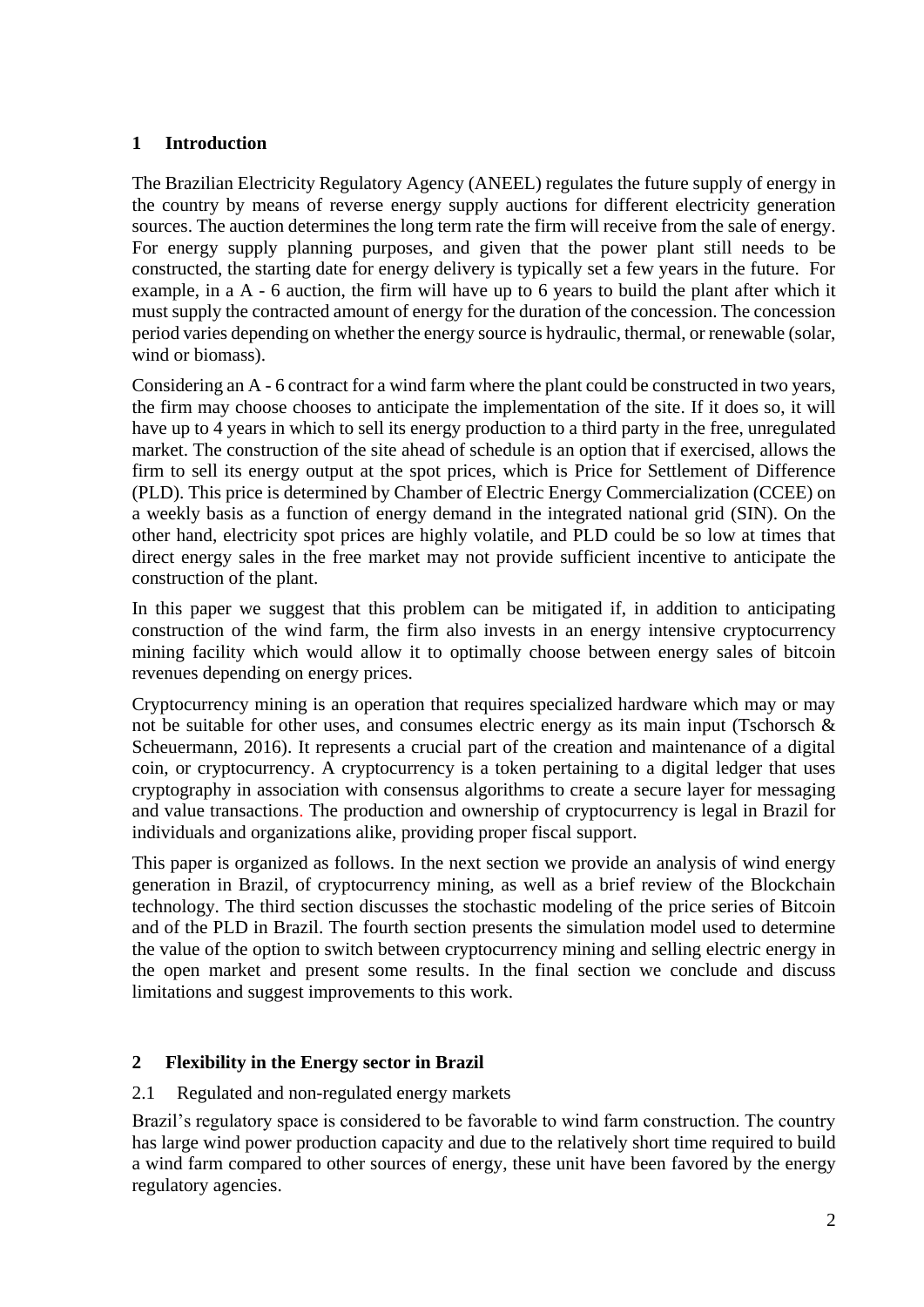Recent wind power auctions showed increased private sector interest and participation with power producing capacity surpassing the demand. Yet many international players did not participate, mainly due to regulatory uncertainties.

After the energy supply crisis in 2001/2 and the failure of the first wholesale energy market (MAE), the government created a new regulatory environment for the wholesale regulated market (ACR) by means of auctions between producers and distributors, and a free market (ACL) between producers and big consumers with demand greater than 3MW. In 2004 an auction system was created in the ACR environment, and in 2008 this mechanism was extended to Reserve Energy contracts in order to increase the energy supply security of the Brazilian Electricity System (SIN). The auctions have been mostly for the supply of renewable energy sources.

Auctions to purchase energy specifically from new (unbuilt) power plants have a period of years previous to the delivery date where the power plant can be built. If the plant is ready ahead of time it is then allowed to sell energy in the free market. Those periods vary, in accordance with the needs of the regulators, from 3 years (A-3, the most recent being in 2015), 4 years (A-4, the most recent being in 2018), five years (A-5, the most recent being in 2016) and six years (A-6, the most recent being in 2018).

#### 2.2 Real Options in the Energy Sector

The theory of Real Option uses the same mathematical insights originally developed by Black and Scholes (1973) and Merton (1973) for the pricing of financial derivatives. A financial option is a derivative that reflects in its price the value of the choice which is given to its buyer. The value of the opportunity to choose whether to take or not an action was for many years an elusive pursuit in financial markets and it is still overlooked in many real investment projects.

Investment projects are usually priced with the Discounted Cash Flow method, using the Net Present Value (NPV) or the Internal Rate of Return (IRR) criteria. These measures, though undoubtedly useful, fail to capture the value of managerial flexibility of real world decisions, such as deciding whether to anticipate the construction of a new plant or waiting for new information to decide on the best operating strategy to follow. Given that these flexibilities can be modeled as options on real assets, option-pricing methods must he used for their valuation.

The use of financial options models to options on real assets and projects laid the basis for the Real Options approach. The same fundamental variables are used, namely the underlying asset value, the strike price, the expiration date of the option, the volatility of the underlying asset, the risk-free discount rate for the duration of the option and the dividend, or cash flow, distributions.

Real options can be useful to evaluate project that present significant uncertainty and flexibility for managers to take action as new information is received. Another important characteristic is the irreversibility of the investment (Dixit & Pindyck, 1994).

An extensive review of renewable energy projects with real options valuation, as well as a brief review of real option literature, can be found in the work published by Kozlova (2017). Based on that classification, this present work utilizes the price of electricity and price of alternative output as uncertainties, the latter modeled with a geometric Brownian motion (GBM) and the first with a mean reverting process (MRP). A switch option type was chosen, and while this choice is uncommon in wind power research, this can be explained by the novelty use of cryptocurrency mining as an alternative output. So far as we have knowledge, no work has been done with this scope.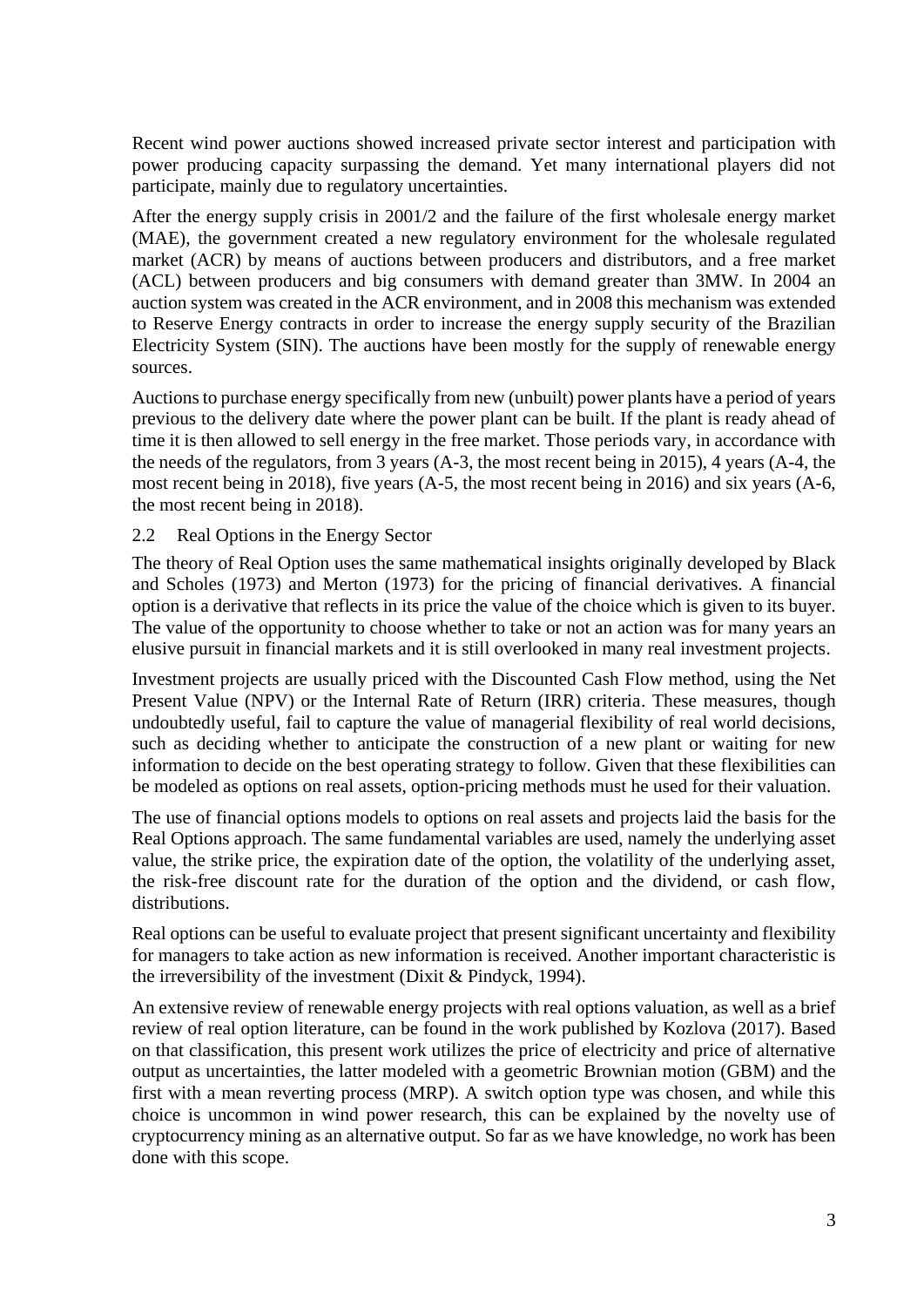## 2.3 Cryptocurrencies

A long-sought-after problem in computer science was a way to confer intrinsic value to a digital code so that it could behave as a mean of exchange. One relevant thought experiment on this subject was proposed by Nick Szabo in a blog post concerning a BitGold token (Szabo, 2005) and references to this idea can be traced back to the work of David Chaum starting from 1982 (Chaum, 1982). The main concept is the ability to use communication infrastructure to transmit real value from person to person without the need of a trust-lending partner or intermediary.

Advances in cryptography based on the work of Diffie and Hellman (1976) enabled the use of digital signatures to hide content of messages being distributed in public channels or to prove ownership and authenticity of signed documents. Those advances fueled the research for secure communication exchange.

The Proof-of-Work technology, specifically the technology denominated Hashcash (Back, 2002), associated with an incentive driven consensus algorithm laid the basis to the development of the first peer-to-peer electronic payment system known as Bitcoin, first deployed in the year of 2009. Bitcoin network provides a layer for direct transactions between participants with no information about each other. The currency being exchanged in the network has volatile value, determined by individuals trading in specialized online exchanges.

To participate directly in the network a gratuitous version of the Bitcoin client must be downloaded from a central repository<sup>1</sup> and executed in personal computers or specialized hardware. Documentation on how to install the client is readily available and constantly updated by developers. Indirect participation on the network is possible through the use of relay software that communicates with a Bitcoin full node.

Participants on the network may wish to contribute to the Proof-of-Work mechanics by applying a hash function on blocks of unsettled transactions. The hash function produces a fixed length and unique string of characters from a given input but it is not possible to predict the outcome without actually using the function, which means that given a desired result the Proofof-Work is a trial and error, computational intensive process.

The Proof-of-Work algorithm used in Bitcoin demands a predetermined number of leading zeros in the output of the hash function – the difficulty of the hashing operation increases exponentially the more leading zeros are expected. Anyone can participate in the process – which demands only to be connected to the network to receive the appropriate input and have an equipment capable of applying the hash function – but network difficulty has increased continuously because of hardware fabricated with the sole purpose of calculating hashes. Those devices are denominated mining hardware, as the participation in the Proof-of-Work alludes to the the work of a gold miner (Nakamoto, 2008).

Miners, as are denominated the participants that contribute to the Proof-of-Work, receive new units of the currency used in the Bitcoin network, also known as Bitcoins. The difficulty of the network is dynamically adjusted so that each new successful Proof-of-Work solution, which creates a block of aggregated transactions in the global ledger, is found at ten minutes interval in average. The reward paid to the miners is halved every 210,000 blocks, or about four years, starting from 50 Bitcoins per block in 2009 (currently at 12.5 from 2017 on). The daily rate of Bitcoins received is directly dependent on the hashing capacity of the equipment used by the miners. The main cost of Bitcoin mining, besides the mining hardware, is electric energy consumption (Antonopoulos, 2014).

The transactions arranged in blocks constitute the Blockchain technology, since blocks are linked or chained to their predecessors through a digital signature. One of the proposed benefits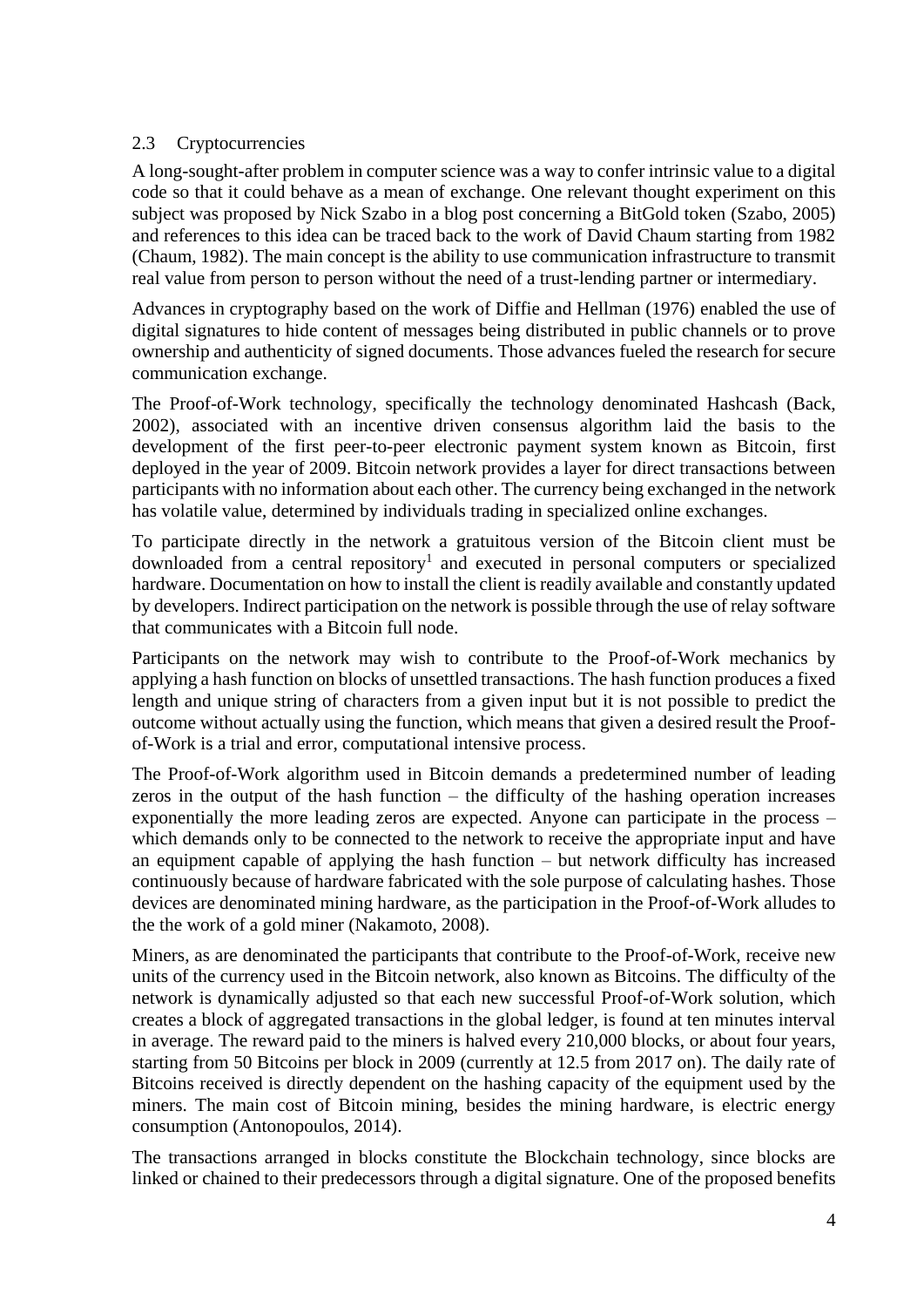of Blockchain technology is that, because there is no central authority to verify every transaction, there is no single point of failure or network clog. Verification is handled in a decentralized consensus obtained through the protocol of building, mining and verifying each block.

Other advantage of using Blockchain consensus is that because Proof-of-Work requires actual computations and since every block is signed and verified by each successor the result is a distributed ledger that is very costly to be tampered with. Blockchain technology is thus seen as a promising new development, and Bitcoin is regarded as one of its flagships, though not it's only viable implementation.

The current Proof-of-Work infrastructure rely heavily in electric energy, and cheap energy is a determinant to mining profitability (Krause, 2018). Energy consumption by the Bitcoin network is at 3.4 Gigawatts on the first half of 2018. Besides raw power, another important factor is heat dispersion, as the mining hardware produces considerable heat. This is mitigated by building mining facilities in naturally cold environments or by the use of cooling infrastructure which further increase power consumption.

# **3 Model**

## 3.1 Anticipating site construction and switch option

The main objective of this paper is to appraise the financial value for a Wind Farm project in North East Brazil, who is bound to enter service in 6 years from the present, that can anticipate the construction of the site and sell its available energy in the free market, up to the moment where it has to provide its contracted capacity to the grid in the regulated market. Alternatively, once the farm is in place, it can also use its energy supply to power a private venture intensive in energy use, for the available time until it is bound to the regulated market. We will model this venture as a cryptocurrency mining facility, specifically a Bitcoin plant. If the Wind farm chooses to build the mining plant, it can choose, in every time period to either sell energy in the free market at the PLD price or alternatively power the mining facility and farm Bitcoins which are valued in US dollars.

We assume that the wind farm plant can be fired up in 24 months after the start of construction. Therefore, with a: A - 6 years contract, it could operate freely during up to 4 years. We also assume that a corresponding blockchain mining plant can be put together in 4 month time, and operate for 24 months (2 years) after which time its hardware will be outdated and also depreciated, with no resale value. For the wind farm, the cost related to the anticipation project is equivalent to the Capital Expenditure in year 4 (start the farm in 6 years minus 2 years of construction), minus this same value in present value at the effective start of construction considering the anticipation. If the mining facility is implemented, the depreciation to be considered will be the sum of the wind farm depreciation, which depreciates continuously for the anticipation time plus the regulated concession span, plus that of the mining facility, which depreciates in two years' time.

We assume the concessionaire will begin construction of the wind farm immediately at time 0, and put together a mining facility to operate in years 3 and 4, after which time it can reinvest in a new set of hardware to operate the mining facility for another 2 years (5 and 6).

As the wind regimes of the North East of the country, which is the most favored region for wind farming, are seasonal and more intense in the winter months, making them complementary to the raining period, we will assume a deterministic seasonal regime for the power output of the wind farm based on Lira, Moita Neto, Loiola, Silva, and Alves (2017). In the regulated market the generator is limited to its assured capacity in the contract, but during the anticipation period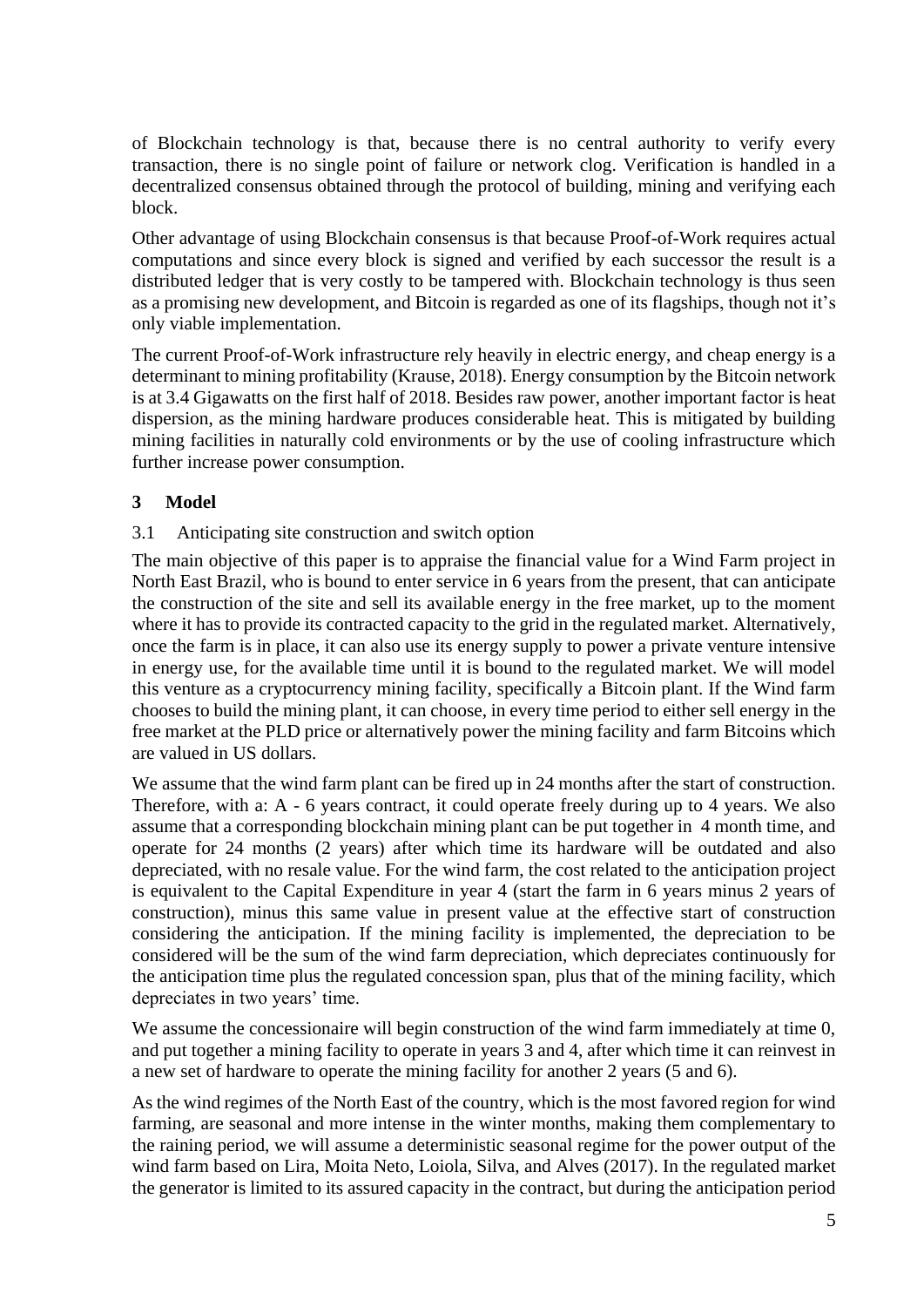the power generator is free to use all of its output. Also the mining facility capacity will not be able to use the full output of the farm since it is situated in a high temperature region and part of the output must be used for refrigeration of the operating facility, different from other mining regions such as Iceland where the natural temperature is enough to refrigerate the unit which is highly endothermal.

## 3.2 Modelling Bitcoin Price

Bitcoin price series are available from as early as 2010 at online exchanges around the world. Cryptocurrencies, such as Bitcoin, are traded continuously around the globe, 24 x 7, without weekend or holyday stoppage. Aggregate price series exist and as of the date of this writing are easily found without charge. Although highly volatile, as last year's performance shows, Bitcoin market capitalization has been continuously growing attaining 125 billion USD as of Dec 2018. The series used to build a model for price forecast were obtained from cryptocompare.org website, downloading data with *R* language script which allows for the download of up to 2,000 daily observations.



Figure  $1 - B$ itcoin price from August 2014 to Jan 2019 (Log<sub>10</sub> scale on right side)

<span id="page-5-0"></span>To minimize the impact of exponential gains of the last several years a shorter series of 1,600 daily observations was used, starting in August 2014 up until the end of December 2018. The one-step difference of the series was obtained and the resulting series was log transformed. These are displayed in [Figure 1](#page-5-0) in historical value and in  $log_{10}$  scale. Although the exponential valuation is evident over the time span, it also becomes apparent that the drop in value in 2018 had already happened in 2014-2015 in almost the same magnitude.

# 3.3 Modelling Bitcoin Mining Difficulty

Bitcoin mining revolves around a trial and error process and calculation of the outputs are best expressed by averages. Mining refers to the process of guessing a correct input for a predetermined SHA256 hash output format. The output of a SHA256 hash is always a 256 bit number and it is not possible to reverse engineer the hash function to obtain an input starting from the output. Although the result of a hash is deterministic, and is the same every time for the same input, there is no way of knowing the result other than applying the hash function over the input, as no information from the input is preserved in the output.

To successfully mine a block, the mining hardware must gather a set of data in the format of a block header and transactions and apply the hash function over it using a variable field named nonce as a random seed. If the hash result is a number which is less than the network difficulty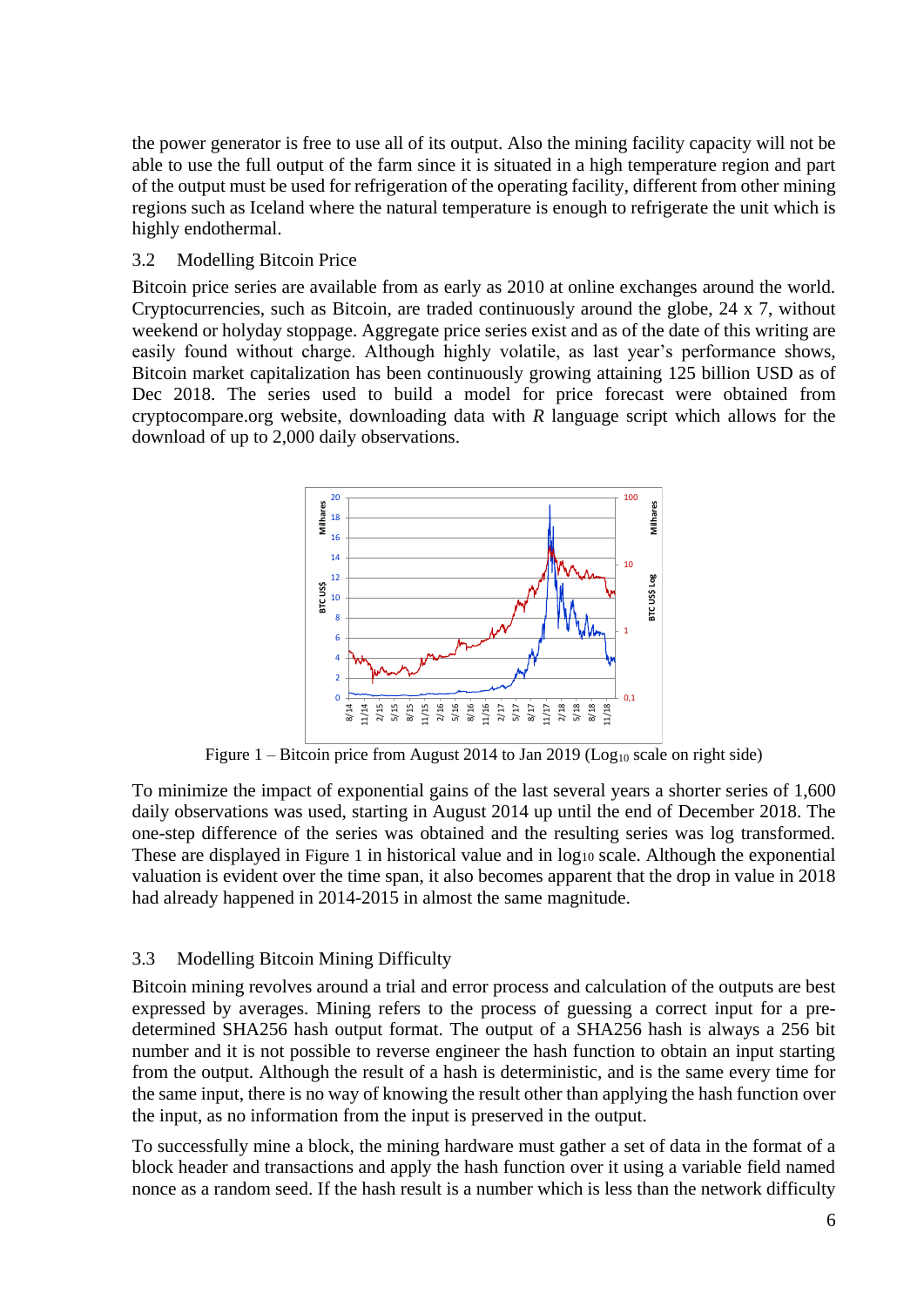target then the mined block is deemed fit and is sent forward for validation and annexation on the Blockchain history. Only after finding a suitable block and receiving validation from the network can the miner claim the block reward in Bitcoins.

The mining process is therefore dependent on the mining hardware´s the capacity to generate hashes. In the minimum difficulty settings (Bitcoin network difficulty  $= 1$ , as seen in the early days of the currency) the amount of hashes needed for the whole network to continuously produce a valid block in a ten-minute average interval was approximately 7M Hashes per second (H/S).

The network difficulty is determinant in those calculations and it is not a fixed constant. It is recalculated every 2016 blocks, or about every two weeks, and takes in consideration the hash power of the previous period to maintain the block generation time to 10 minutes. Because of this automatic difficulty adjustment, Bitcoin mining should have very narrow margins and the profitability is mostly dependent on the price of electricity. Therefore the income of a mining farm is not only dependent of the price of Bitcoin, but on the ratio of this price divided by the difficulty in Hashrate to produce one Bitcoin. [Figure 2](#page-6-0) shows the variation of the ratio BTC \$ / Hashrate mining difficulty for the last 4 years.



Figure 2 – Average monthly Bitcoin monthly price (US\$) / hash rate difficulty

<span id="page-6-0"></span>As we need to model BTC\$/Difficulty for the model to be used, it is essential to determine also which stochastic model should be used for this time series modeling. To model this ratio we ran an ADF test with intercept and trend on the log of these monthly series and obtained a value of t-statistic of: -2.32805, not rejecting a unit root at 10% level. Likewise a Variance ratio test also did not stabilize bellow 1. So, again, we have a strong indication of a GBM diffusion process.

The Geometric Brownian Motion (GBM) diffusion process has the differential equation displayed in equation (1).

$$
dB = \mu Bdt + \sigma Bdz
$$

(1)

(2)

Where *B* is the Bitcoin/Hashrate Ratio to be modeled,  $\mu$  is the drift parameter,  $\sigma$  the volatility parameter, *dt* the time increment, and *dz* the standard Weiner process. The simulation equation for the price *B* rate is given in (2).

$$
B_t = B_{t-1} e^{(\mu - \sigma^2/2) \Delta t + \sigma \sqrt{\Delta t} \times N(0,1)}
$$

<span id="page-6-1"></span>We calculated the parameter values in monthly values and these are displayed in Table 1.

Table 1 – GBM parameters for BTC/Hash Rate modeling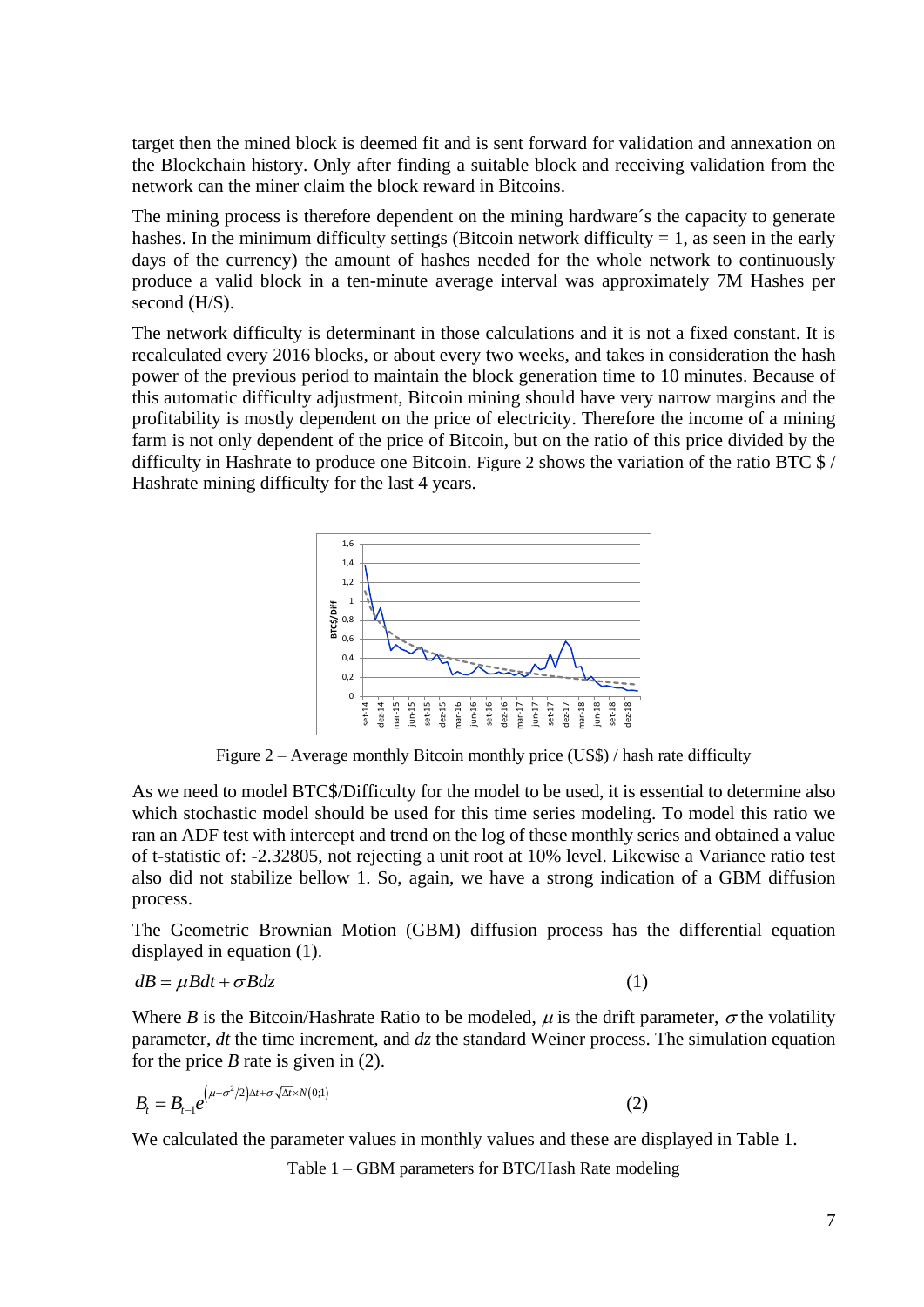|       | Month    | Year equivalent |
|-------|----------|-----------------|
| $\mu$ | $-5.2\%$ | $-62.4\%$       |
| σ     | 23.9%    | 82.8%           |

As this variable is not traded and although we have a historical track, it is difficult to assume a drift parameter as that of [Table 1](#page-6-1) (-5.2% per month). Theoretically such a variable should be driven exclusively by its volatility parameter which is also extremely high (23.9% per month).

Therefore, we will assume in our model two propositions: a first one with a more parsimonious monthly drift value of  $\mu$ : -2%, instead of the above, and a second one with a drift o zero:  $\mu$ : 0%, in order to reflect the supposition made above.

#### 3.4 Modelling Electricity (PLD) Price

Weekly series of spot energy prices (PLD) are available for the North Eastern region of Brazil, since most Wind farms are located in this sub-region, between January 2000 and December 2018, as informed by the Brazilian Electrical Energy Clearing Chamber (CCEE) in US\$ / MW. These are displayed in Figure 3.



Figure 3 – PLD energy prices for NE region of Brazil

<span id="page-7-0"></span>As we need to model PLD prices for the model to be used, it is essential to first determine which stochastic model should be used. We first run an Augmented Dickey-Fuller (ADF) test with intercept and trend on the log of the series displayed. The t-Statistic obtained is: -4.154976, which rejects the presence of a unit root even at 1% level (-3.967667) for this number of samples. Therefore, we have a strong indication of a Mean Reversion Model diffusion.

In order to confirm the presence of mean reversion, we ran a Variance Ratio test, on the log of the series. As the value of the Variance Ratio for PLD rapidly drops below 1 converging to values below 0.1 after 300 days, we have confirmation of the presence of a mean reversion for this time series.

Therefore, the energy price of PLD was modeled as a Geometric Mean Reversion (GMR) diffusion process, as proposed by Schwartz (1997), and shown in Equation (3):

$$
dP = \eta \left( \ln \overline{P} - \ln P \right) P dt + \sigma_P P dz \tag{3}
$$

where  $\eta$  is the mean reversion coefficient parameter of the process;  $\sigma_p$  is the volatility of the PLD price,  $P$  the mean or equilibrium level of the PLD price, and  $dz$  is the standard Weiner increment.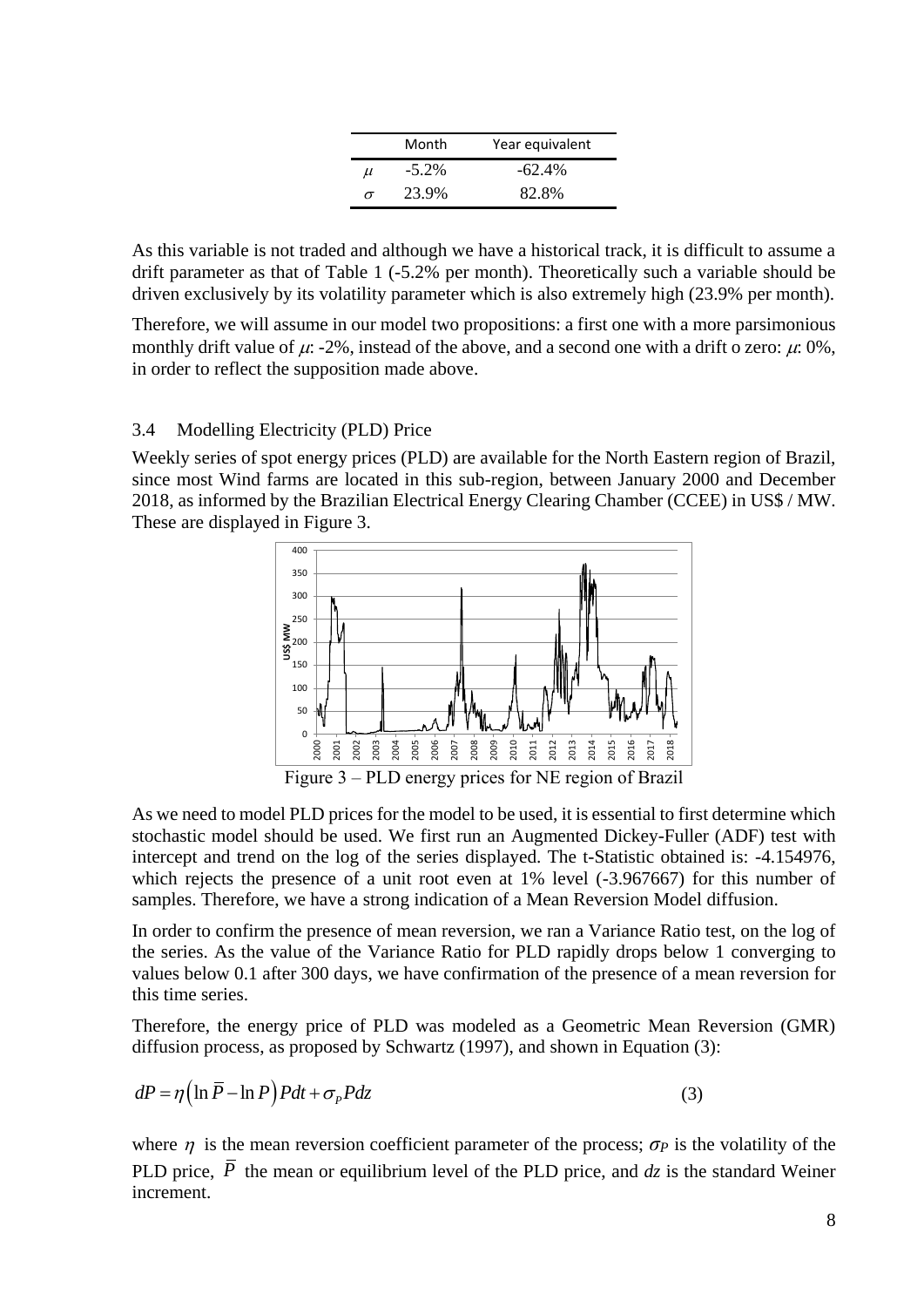In order to calibrate these parameters, we used the approach described by Dias, Bastian-Pinto, Brandão, and Gomes (2011). But it is apparent in the series displayed in [Figure 3](#page-7-0) that the mean level of prices has changed in the time span displayed. Since 2007 a lack of regular rainfall has drained the reservoirs of south east region of Brazil as well as those of the north eastern region, where most of the wind farms are located. The hydro capacity of the country is still by far, the main energy supplier of the country, counting around 80% of the whole energy generation installed capacity. This has led to an increase in non-regulated energy prices, as can be observed. Therefore, we chose to calibrate the proposed model using a time span from July 2007 to present, in order to better model the expectation of future energy prices.

2007 to present, in order to better model the expectation of future energy prices.  
As defined in Dias et al. (2011) the risk neutral simulation for this stochastic process is (4).  

$$
P_t = \exp\left\{\ln[P_{t-1}]e^{-\eta\Delta t} + \left[\ln(\overline{P}) - \frac{\sigma^2}{2\eta} - \Pi\right](1 - e^{-\eta\Delta t}) + \sigma\sqrt{\frac{1 - e^{-2\eta\Delta t}}{2\eta}}N(0,1)\right\}
$$
(4)

Where  $\Pi$  is the risk neutral adjustment that will be determined by a numerical approach, to be described latter on, and  $\Delta t$  the time increment to be used in the regression. If we consider a year to be  $\Delta t = 1$ , then, for a monthly increment:  $\Delta t = 1/12$ , a weekly increment:  $\Delta t = 1/52$  and a daily increment:  $\Delta t = 1/365$ . Simulations in this paper will be performed for monthly periods of Cash Flows.

According to Dias et al. (2011) all other parameters were calibrated from the log of the PLD

time series, by running the regression (5).  
\n
$$
\ln(P_t/P_{t-1}) = \underbrace{(1 - e^{-\eta \Delta t})(\ln \overline{P} - \sigma^2/2\eta)}_{a} + \underbrace{(e^{-\eta \Delta t} - 1)}_{b-1} \ln P_{t-1}
$$
\n(5)

Parameters are defined by (6), (7) and (8).

$$
\eta = -\ln(b)/\Delta t \quad (6); \ \sigma = \sigma_{\varepsilon} \sqrt{\frac{2\ln b}{(b^2 - 1)\Delta t}} \quad (7); \quad \overline{P} = \exp\left[\left(a + \frac{\sigma_{\varepsilon}^2}{2(1+b)}\right)/(1-b)\right] \quad (8)
$$

Where  $\sigma_{\varepsilon}$  is the standard error of the regression.

Therefore we use this value as the equilibrium mean of the process. Table 2 displays the values thus obtained. Values are calculated from weekly observations, but are also given in monthly (which will be used for the model) and yearly values for reference as of its magnitudes.

The initial value, at *t0,* for the simulation of the PLD time series is the last value of the PLD displayed in [Figure 3:](#page-7-0) *P<sup>o</sup>* = 20.00 US\$/MW. We will also consider the regulatory cap for PLD price, which stands at the time of this research at: *Pmax* = 180 US\$/MW, as an upper limit for simulation of PLD prices.

| Table 2- Parameters for the MRM model for PLD |              |        |        |  |  |
|-----------------------------------------------|--------------|--------|--------|--|--|
|                                               | Week         | Month  | Year   |  |  |
| п                                             | 0.0503       | 0.2178 | 2.6135 |  |  |
| $\sigma$                                      | 32.1%        | 66.8%  | 231.3% |  |  |
| PLD $\bar{P}$                                 | 79.29 USD/MW |        |        |  |  |
| $P_{max}$                                     | 180 US\$/MW  |        |        |  |  |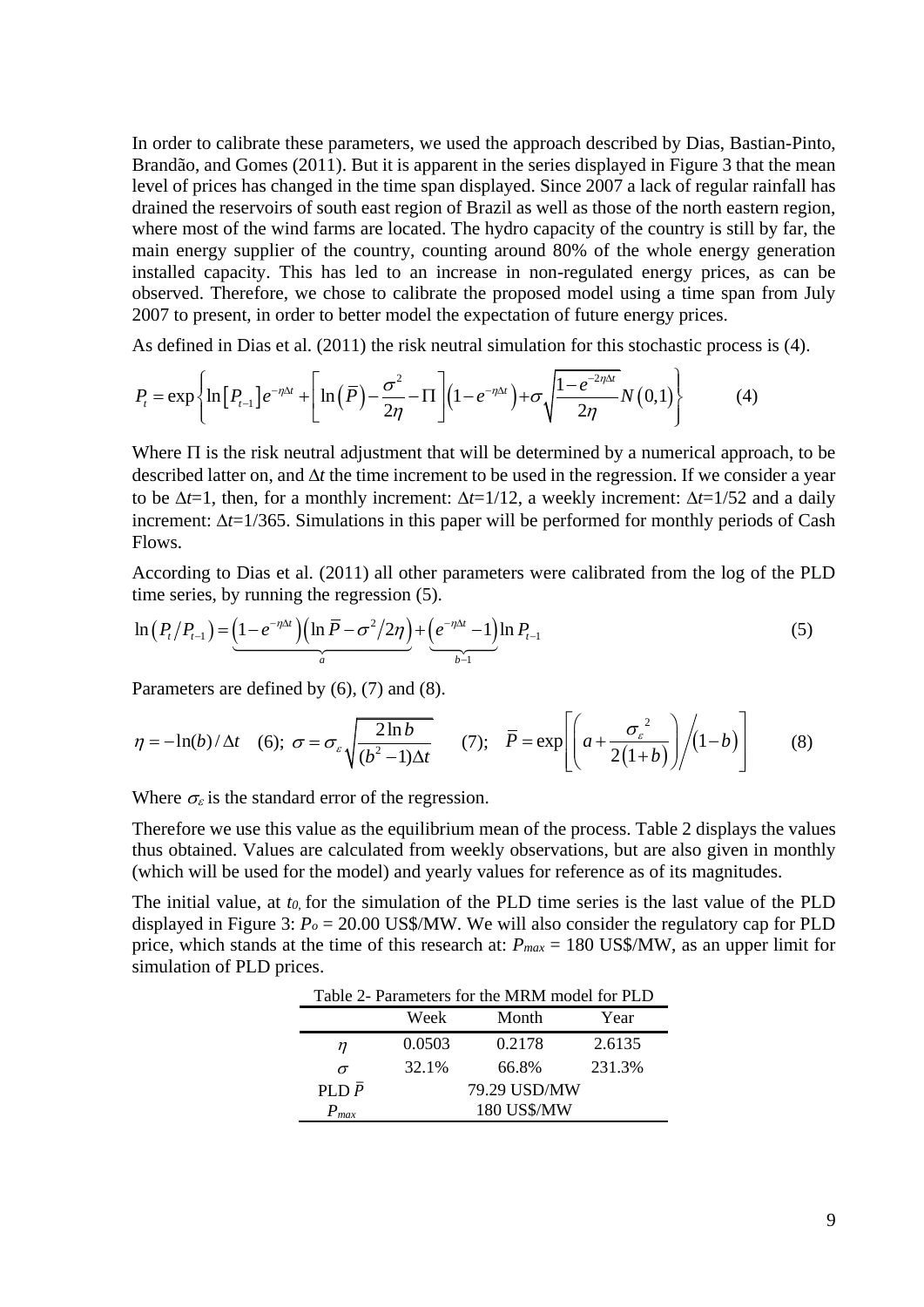3.5 Cash Flow and Investment Structure of the Cases Modeled

The basic case in this paper is the anticipation of the wind farm site construction. We use the data developed in Fontanet (2012) who models a typical wind farm in Brazil with conditions similar to the one in this study. These are listed in Table 3.

Table 3 – Wind Farm Specifications

|                                       | Assured           | Nominal          |  |
|---------------------------------------|-------------------|------------------|--|
| Capacity (monthly output)             | 3,577 MW          | 7.154 MW         |  |
| CAPEX (USS)                           | 9,540,000.00 US\$ |                  |  |
| Monthly depreciation                  | 40,000 US\$       |                  |  |
| Weighted Average Cost of Capital WACC | $8\%$ (year)      | $0.64\%$ (month) |  |
| Risk Free rate                        | $5\%$ (year)      | $0.54\%$ (month) |  |

In the case of anticipation of the wind farm construction, the Capital Expenditure to be considered is the value in Table 3, minus this same value discounted at the corresponding WACC, for the time frame of the anticipation: either 2 years or 4 years, depending on the scenario. This amounts to US\$ 2,528,287 for 4 years anticipation of construction.

The normal operation of the Wind Farm, under the regulated market in a A minus 6 years grant, is described in Figure 4.



Figure 4 – Wind Farm A minus 6 years operation in the regulated market

The scenario of 4 years construction anticipation is shown in Figure 5.



Figure 5 - Scenario of construction anticipation

We also consider that when selling energy to the free market, the plant can commercialize up to its full capacity, but this will be limited to the wind regime in the region, which is describe by Lira *et al (2017)* and is shown in Figure 6, when we consider the average of generation subject to the wind speed regime.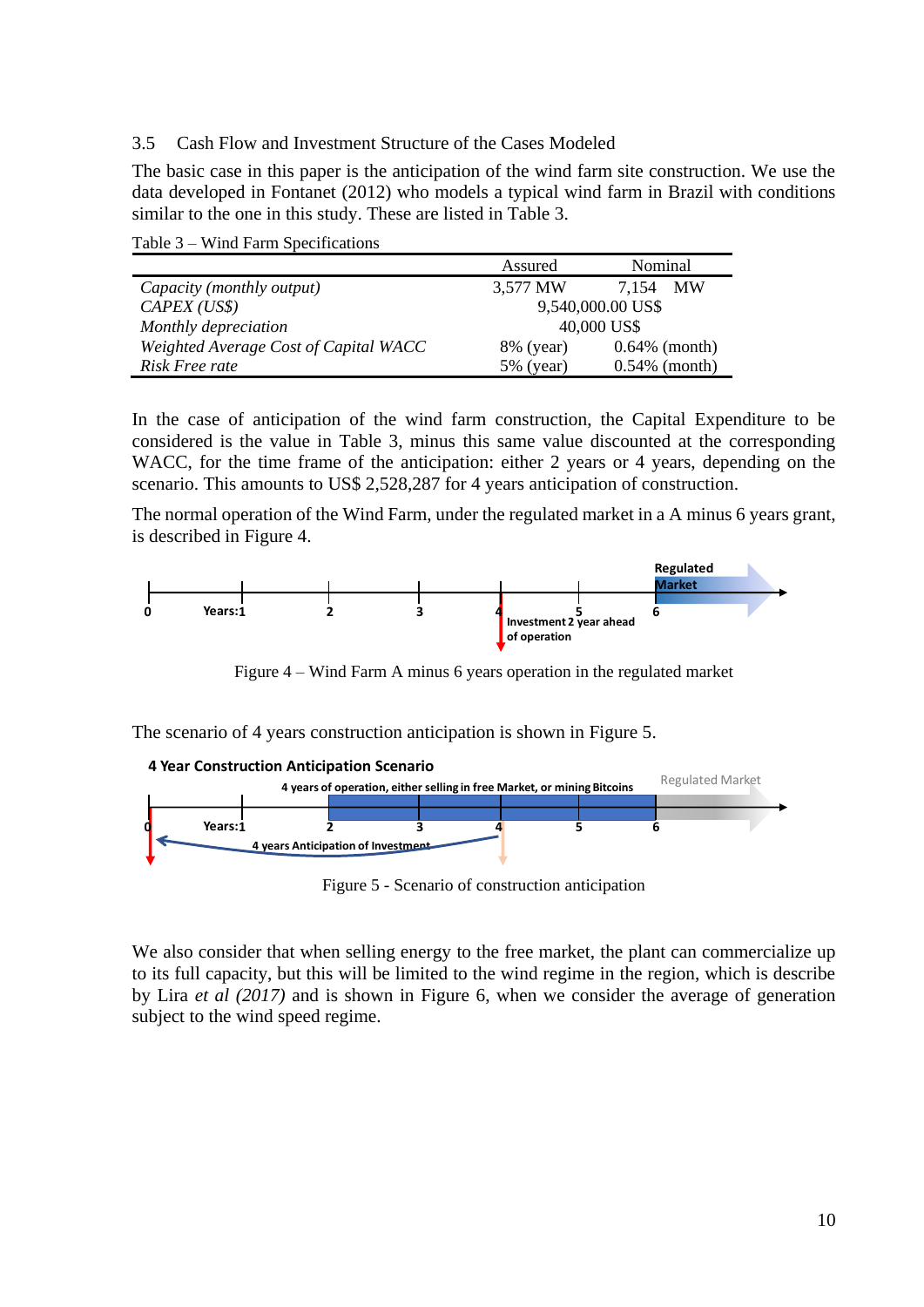

Figure 6 – Wind Farm monthly output

In the case of only energy sale to the free market (PLD), the constructor will earn the following monthly Cash Flow as in (9).

 $EECF_t = (PLD_t \times Output \times 0.86 - Depreciation) \times (1-T) + Depreciation$  (9)

Where:

*EECFt*: Cash Flow from Energy Sale in month t *PLDt*: Energy price in t (stochastic and modeled with (4) *Output <sup>t</sup>*: Energy seasonal monthly production as in Figure 6 T: applicable income tax rate (34% In Brazil)

A value of 14% is considered as variable costs on income (taxes, fares and others).

*EECF<sub>t</sub>* will be earned by the constructor for 48 consecutive months after the construction period of 24 months.

### 3.6 Switch option when mining Cryptocurrencies

Once the wind farm is in place and producing energy, the constructor has the possibility on investing in a Bitcoin mining plant that uses the wind farm energy output. Data for this mining plant are listed in [Table 4](#page-10-0).

<span id="page-10-0"></span>Table 4 – Mining plant specifications

| Cost of mining unit                                     | 700 US\$          |
|---------------------------------------------------------|-------------------|
| N. of mining units                                      | 3.400             |
| CAPEX (USS)                                             | 2,325,000.00 US\$ |
| Total Monthly depreciation (wind farm $+$ mining plant) | 140,000.00 US\$   |

The constructor can at this point choose to mine Bitcoins, which will earn him the cash flow as in (10).

 $BCCF_t = (B_t \times Output_t \times 0.86$ – Tot Deprec.) x (1-T) + Tot Deprec. (10)

With: *BCCF<sub>t</sub>*: Cash Flow from Bitcoin Sale in month t

*B<sub>t</sub>*: BTC Price / Hash Rate Difficulty in *t* (stochastic and modeled with (2))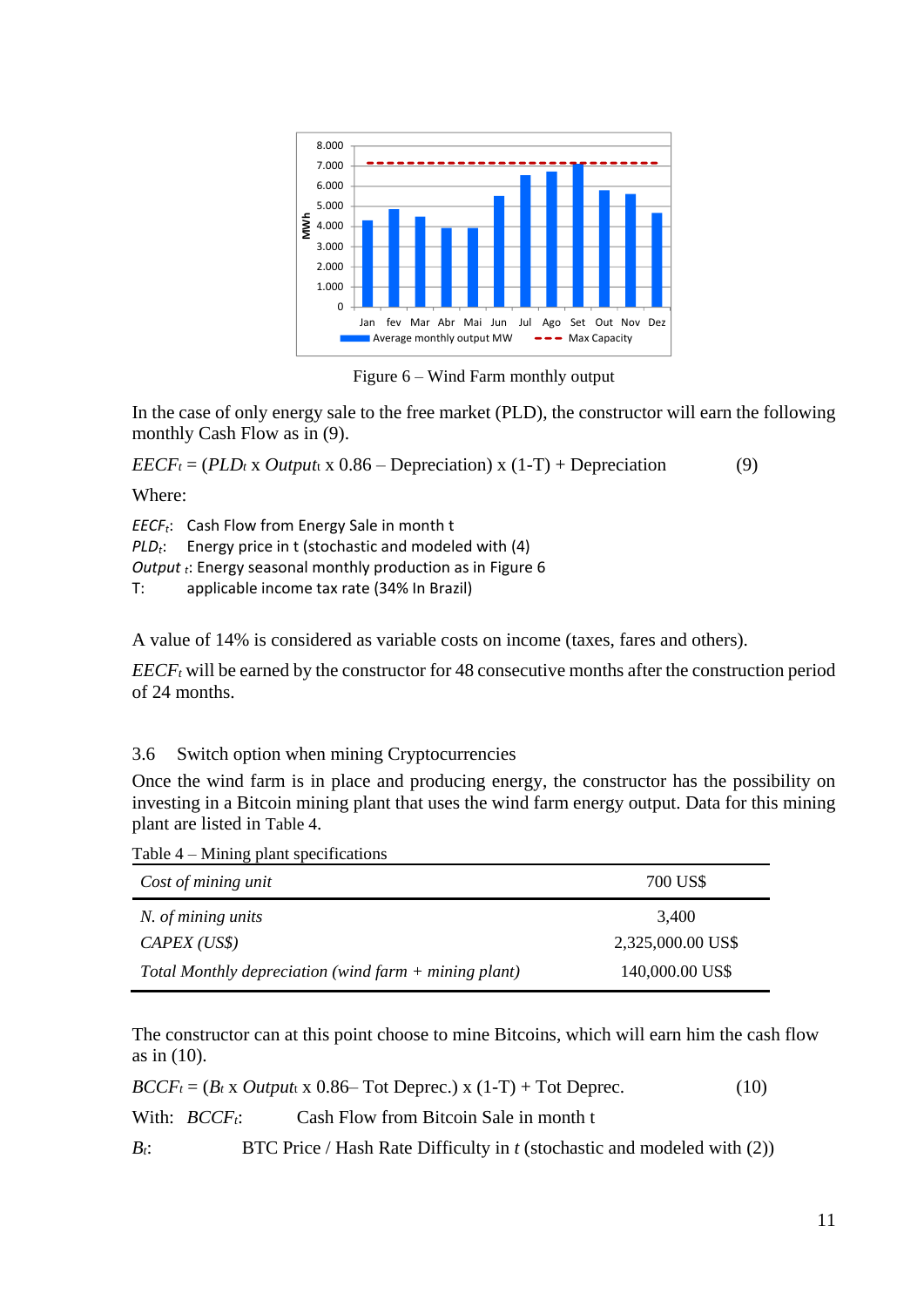It takes 3 months for the constructor to put together the mining plant, and as it has to be in place at the start of the wing farm operation, this investment must take place in month 22 as the wind farm will fire up in month 25.

Now the constructor has a switch option to choose between cash flows generated by (9) or by (10), where in both cases the depreciation is that of Table 4. Also in both possibilities of cash flow the CAPEX of the mining plant is considered.

## **4 Results**

#### 4.1 Wind Farm construction anticipation and sale to free market

In this topic we only consider selling of the energy generated at the PLD price for the anticipation of the wind farm in both scenarios. These values will be used as reference for comparison with the results from the Switch Option scenarios. As mentioned, the values of CAPEX are the present value of the original investment to be spent in year 0 of the original project under the [A minus 6] contract, minus the same amount discounted at the WACC rate to the start of the anticipation scenarios. After 24 months of the investment, the constructor will receive the cash flows described in (10). As there is no option in this case, the cash flows are discounted at the WACC rate, and PLD is modeled by (4). Therefore, there is no need to consider the risk premium Π in this equation. We estimate the present value of this cases using Monte Carlo Simulation, in order to have a distribution of Net Present Values (NPV) results and compare these to the ones to be obtained from the scenarios with the switch options. These are displayed in Figure 7.

From this simulation two aspects can be clearly pointed out: construction anticipation shows positive and strong NPVs. A 4-year anticipation will yield a NPV of US\$ 2,655,717 and with a 13.3% probability of a negative value. This result is 105% of the net investment required to earn it, which not only indicates a significant return but also a relative low risk associated to it. And this last aspect is contrary to our previous expectations, which assumed that the risk in being exposed to the volatile PLD price dynamic would drive off constructors from such an anticipation project. After all, it's because of this price volatility that the regulated market was put together.



Figure 7 – NPV distribution for 4 years anticipation of energy sale

### 4.2 Construction anticipation and Switch Option between energy and Bitcoin sale

Now we consider two scenarios for mining facility implementation, once the construction has been anticipated. The constructor can implement a mining facility with the characteristics listed in [Table](#page-10-0) 4 in month 22 for operation start in month 25. In this case the investment in the facility will be undertaken 3 months before the wind farm can be fired up. As the mining plants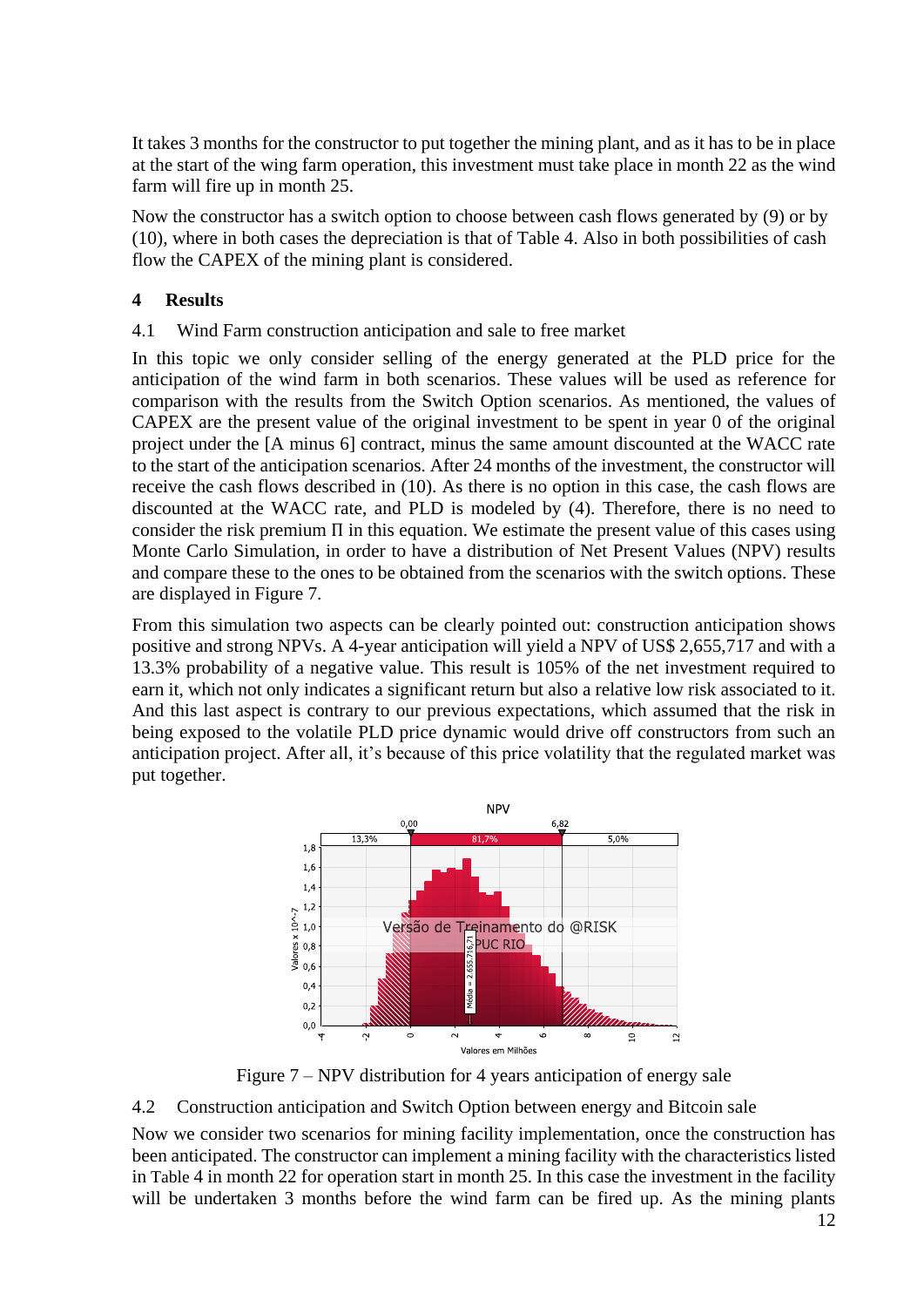operational life runs out after 2 years, if the constructor decides to continue mining, he must invest in a new plant of the same value, in month 46 for start of mining operations in month 49. This is scenario one: 4 years of Bitcoin mining. But as [Figure 2](#page-6-0) shows, income from mining activity has been decreasing rapidly and may not be rewarding anymore 4 years from now. Therefore, the constructor may decide not to renew his mining facility investment after 4 years and only operate it for the first plant. We call this scenario two: only 2 years of Bitcoin mining.

In both cases we consider the risk premium Π for both stochastic variables: PLD price and Bitcoin price. In a first approach we use a drift value of  $\mu$ : -2%, as explained in chapter 3.3. Again we estimate the present value of this cases using Monte Carlo Simulation, in order to have a distribution of Net Present Values (NPV) results and compare these to the ones to be obtained from the scenarios without the switch options. These are displayed in Figure 8.



Figure 8 - NPV distribution for 4 years (left) and 2 years (right) scenarios of Switch option PLD x Bitcoin, with drift rate for the BTC\$/Diff ratio  $\mu$ : -2%

NPV of scenario 1 (4 years of Bitcoin mining) is US\$ 2,778,241, thus only an increment of 4.6% over the base case (anticipation of wind farm construction), with a probability of negative NPV increase to 29.3% (from 13.3%). Therefore, a slight increase in return for a major increase in risk. But the scenario 2 (only 2 years of bitcoin mining) is US\$ 3,806,097 an increment of 43.3% over the base case, with a probability of negative NPV of 10.6%. This indicates that being able to mine bitcoins for only two years is highly rewarding and reduces risk, as well as having the option not to renew the mining investment for a second 2 years turn.

Now we run the same simulations using a null drift value for the BTC\$/Diff ratio ( $\mu$ : 0%), also as pointed out in chapter 3.3. The same results are displayed in Figure 9.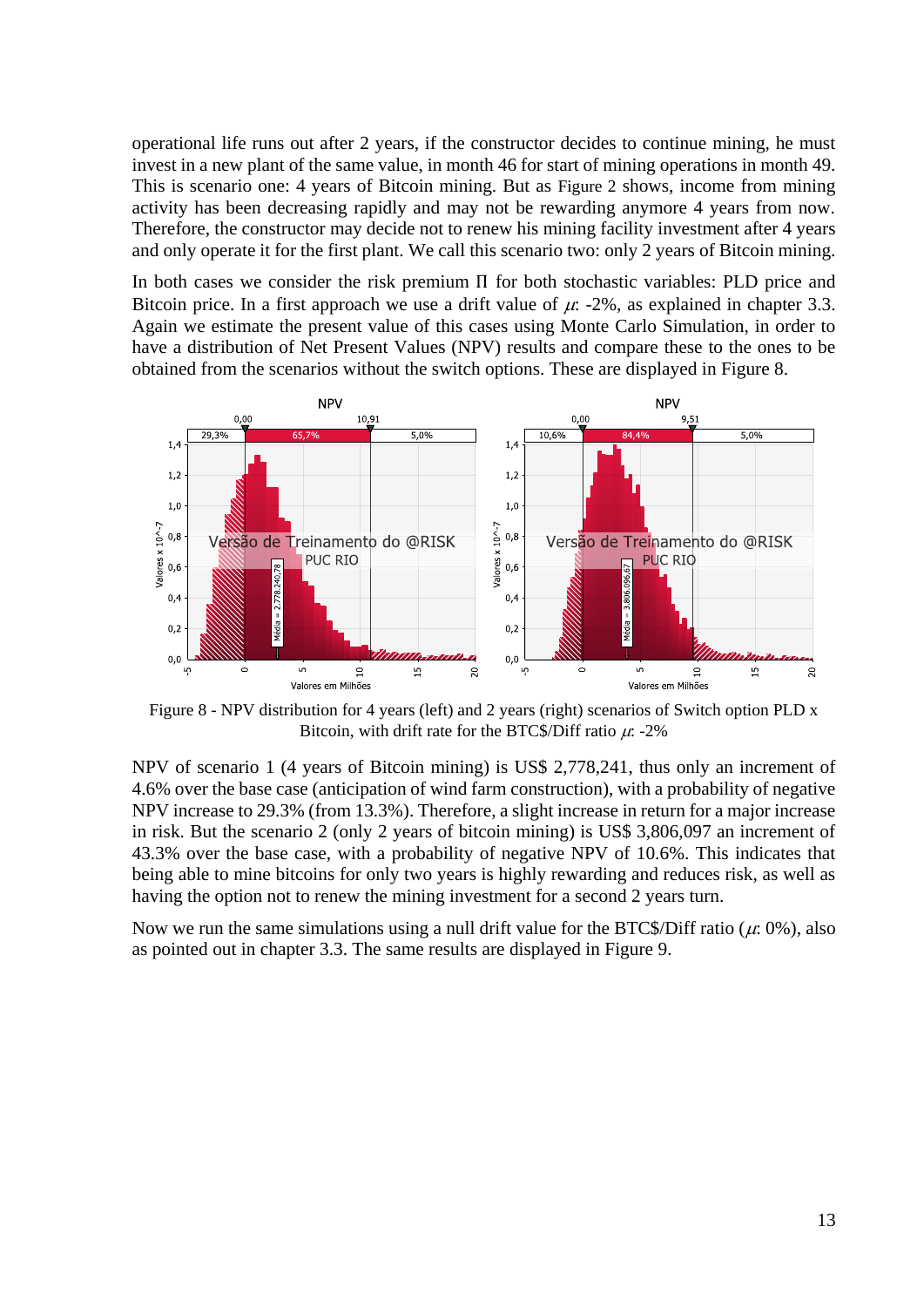

Figure 9 - NPV distribution for 4 years (left) and 2 years (right) scenarios of Switch option PLD x Bitcoin, with null drift rate for the BTC\$/Diff ratio  $\mu$ : 0%

Again, from these simulations two aspects can be clearly pointed out: both scenarios of switch option show positive and strong NPVs. While the 2 years switch option yields a NPV of US\$ 5,570,687, with a 109.8% increase over the PLD only sale scenario, and a 7.7% probability of having a negative value, the 4 year switch option will yield a NPV of US\$ 6,385.927, with a 140.5% increase over the PLD only sale scenario, and a 18.7% probability of having a negative value. These results yield a significant result increase over the base case in both scenarios of construction anticipation. All results are summarized in Table 5.

|                                                                          | <b>NPV</b><br>(US\$M) | Prob % of<br>negative NPV | <b>NPV</b> Increase<br>over Base Case | <b>NPV</b> Increase<br>Scenario 2 over 1 |
|--------------------------------------------------------------------------|-----------------------|---------------------------|---------------------------------------|------------------------------------------|
| <b>Base Case</b> - Wind construction<br>4 year anticipation              | 2,656                 | 13.3%                     |                                       |                                          |
| Bitcoin mining for $4$ years $-$<br>with BTC\$/Diff drift of $\mu$ : -2% | 2,778                 | 29.3%                     | 4.6%                                  |                                          |
| Bitcoin mining for 2 years $-$<br>with BTC\$/Diff drift of $\mu$ : -2%   | 3,806                 | 10.6%                     | 43.3%                                 |                                          |
| Bitcoin mining for 4 years $-$<br>with BTC\$/Diff drift of $\mu$ : 0%    | 6,386                 | 2.3%                      | 140.5%                                | 129.9%                                   |
| Bitcoin mining for 2 years $-$<br>with BTC\$/Diff drift of $\mu$ : 0%    | 5,571                 | 7.7%                      | 109.8%                                | 46.4%                                    |

Table 5 – Results Summary

#### **5 Conclusions**

Although this work is theoretical, and it is not a complete in-depth analysis of neither a wind power plant or a cryptocurrency mining operation and cashflow, we believe our models reflect the industry to its best approximation and the findings can be extrapolated for real world usage.

The first and foremost conclusion is that power industry, especially intermittent power producers that relies on natural events for source of power, can benefit from hedging excess output with an energy intensive product. Bitcoin was the option of choice because of the simplicity of a mining infrastructure construction and maintenance, but other energy intensive assets could have been used. This switch option increases profitability with low risk increases and can be a support for the construction of new renewable energy sites globally.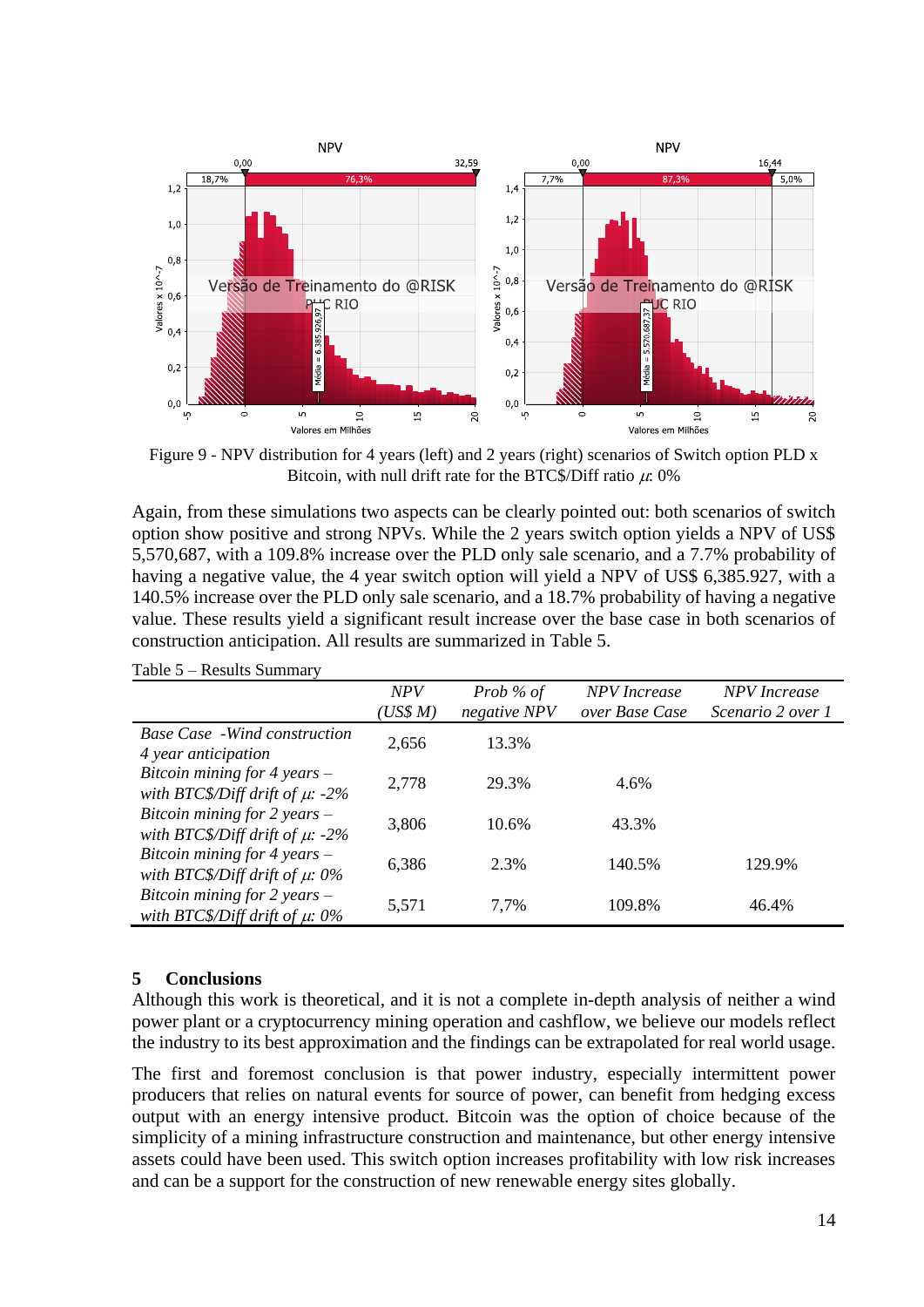In the field of real options, we find noteworthy that even if Bitcoin has great volatility the switch option offers significant gain by diversification with a mostly uncorrelated asset. The lack of correlation is easily understandable when we consider that energy prices are local and Bitcoin prices are global. In other markets more linked to the production of Bitcoin as China this correlation could be greater and the gains lower. On the other hand, if this measure of diversification was to be taken forward then the production of Bitcoins could be made more decentralized and impacts of price correlations would have to be reassessed in future scenarios.

The findings in this paper are directly determined by Brazilian energy policy and suggest that the electricity regulator could achieve more of its goal of construction anticipation by adopting a liberal approach towards the production and sale of cryptocurrency mined by energy generators. This policy suggestion could be extended for other countries with similar legislation and could be used as a model for the development of renewable energy plants.

The market for cryptocurrency is highly speculative and unregulated and we do not recommend that power generators should thread those without proper knowledge. Yet we believe that Blockchain technology has enabled new forms of trade and communication and that all future development coming from this technology is deeply connected with availability of stable energy prices, connecting these two industries at their root.

This work is just a small contribution for the fields of wind farm power generation, cryptocurrency and real options, and we hope that by stablishing this link other works might follow and future papers might overcome our shortcomings.

#### **References**

- Antonopoulos, A. M. (2014). *Mastering Bitcoin: Unlocking Digital Crypto-Currencies.* O'Reilly Media, Inc.
- Back, A. (2002, august). *Hashcash - A Denial of Service Counter-Measure*. Retrieved from http://www.hashcash.org/papers/hashcash.pdf
- Black, F., & Scholes, M. (1973). The pricing of options and corporate liabilities. *Journal of political economy, 81*(3), 637-654.
- Chaum, D. (1982). Blind Signatures for Untraceable Payments. *CRYPTO '82: Proceedings of the 2nd Conference on Advances in Cryptology*, (pp. 199-203).
- Dalbem, M. (2010). Análise de investimentos em energia eólica no Brasil. Rio de Janeiro: PUC-Rio.

Dias, A. C. A. M., Bastian-Pinto, C., Brandão, L. E. T., & Gomes, L. L. (2011). Flexibility and Uncertainty in Agribusiness Projects: Investing in a Cogeneration Plant. *RAM. Revista de Administração Mackenzie, v.12*(n.4), pp.105-126

- Diffie, W., & Hellman, M. E. (1976). New directions in cryptography. *IEEE Transactions on Information Theory, 22*(6), 644-654.
- Dixit, A. K., & Pindyck, R. (1994). *Investment under uncertainty.* Princeton university press.
- Fontanet, F. A. (2012). Parque Eólico pelo Método de Opções Reais. *Parque Eólico pelo Método de Opções Reais*.
- Hull, J., Treepongkaruna, S., Colwell, D., Heaney, R., & Pitt, D. (2013). *Fundamentals of futures and options markets.* Pearson Higher Education AU.